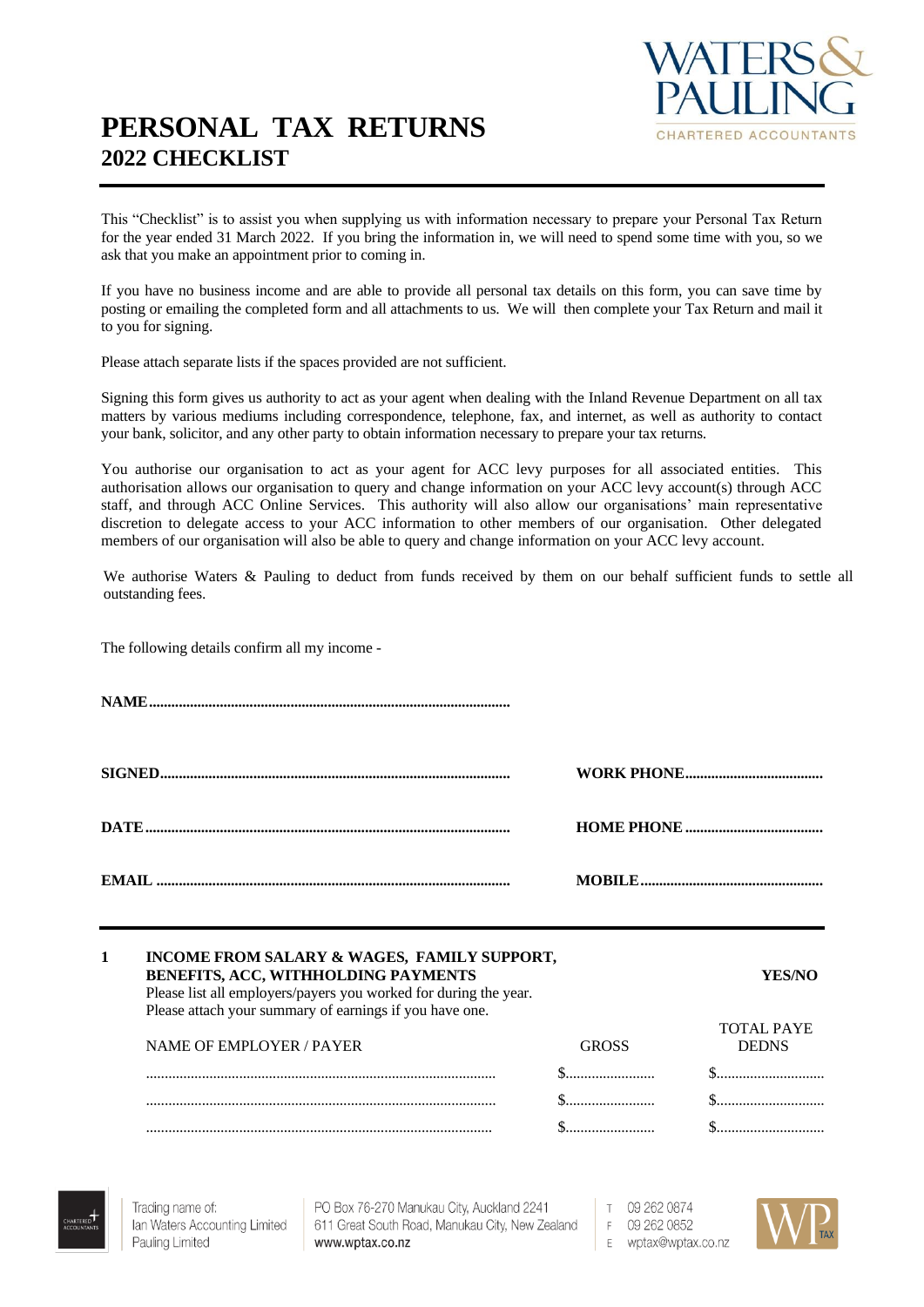#### $\overline{2}$ INCOME FROM OVERSEAS PENSIONS

#### DO YOU RECEIVE OVERSEAS PENSION INCOME?:

IF YES ADVISE:

| <b>COUNTRY OF</b><br><b>ORIGIN</b> | <b>OVERSEAS</b><br><b>TAX DEDUCTED</b> | <b>NET AMOUNT</b><br>REC'D IN \$NZ |
|------------------------------------|----------------------------------------|------------------------------------|
|                                    |                                        |                                    |
|                                    |                                        |                                    |
|                                    |                                        |                                    |
|                                    |                                        |                                    |

#### $\overline{\mathbf{3}}$ SHAREHOLDER / EMPLOYEE REMUNERATION

AMOUNTS RECEIVED FROM WHICH NO PAYE HAS BEEN DEDUCTED.

| NAME OF COMPANY | <b>AMOUNT</b> |
|-----------------|---------------|
|                 |               |
|                 |               |
|                 |               |

| 4 | <b>INCOME FROM INTEREST (NOTE 1)</b><br>Please supply advice notices |              | <b>YES/NO</b> |
|---|----------------------------------------------------------------------|--------------|---------------|
|   | NZ INTEREST FROM:                                                    | <b>GROSS</b> | <b>RWT</b>    |
|   |                                                                      |              |               |
|   |                                                                      |              |               |
|   |                                                                      |              |               |
|   |                                                                      | \$.          |               |
|   | USE OF MONEY INTEREST RECEIVED FROM IRD:                             |              |               |
|   | <b>OVERSEAS INTEREST FROM:</b>                                       |              |               |
|   |                                                                      | \$.          |               |
|   |                                                                      | S.           |               |
|   | <b>TOTAL</b>                                                         | $S_{\cdots}$ | S.            |

#### INCOME FROM PORTFOLIO INVESTMENT ENTITIES (PIE's) 5 AND KIWIWAVER ACCOUNTS

**YES/NO** 

**YES/NO** 

Please supply all advice notices. If the wrong tax code has been used there will be either tax to pay or a refund.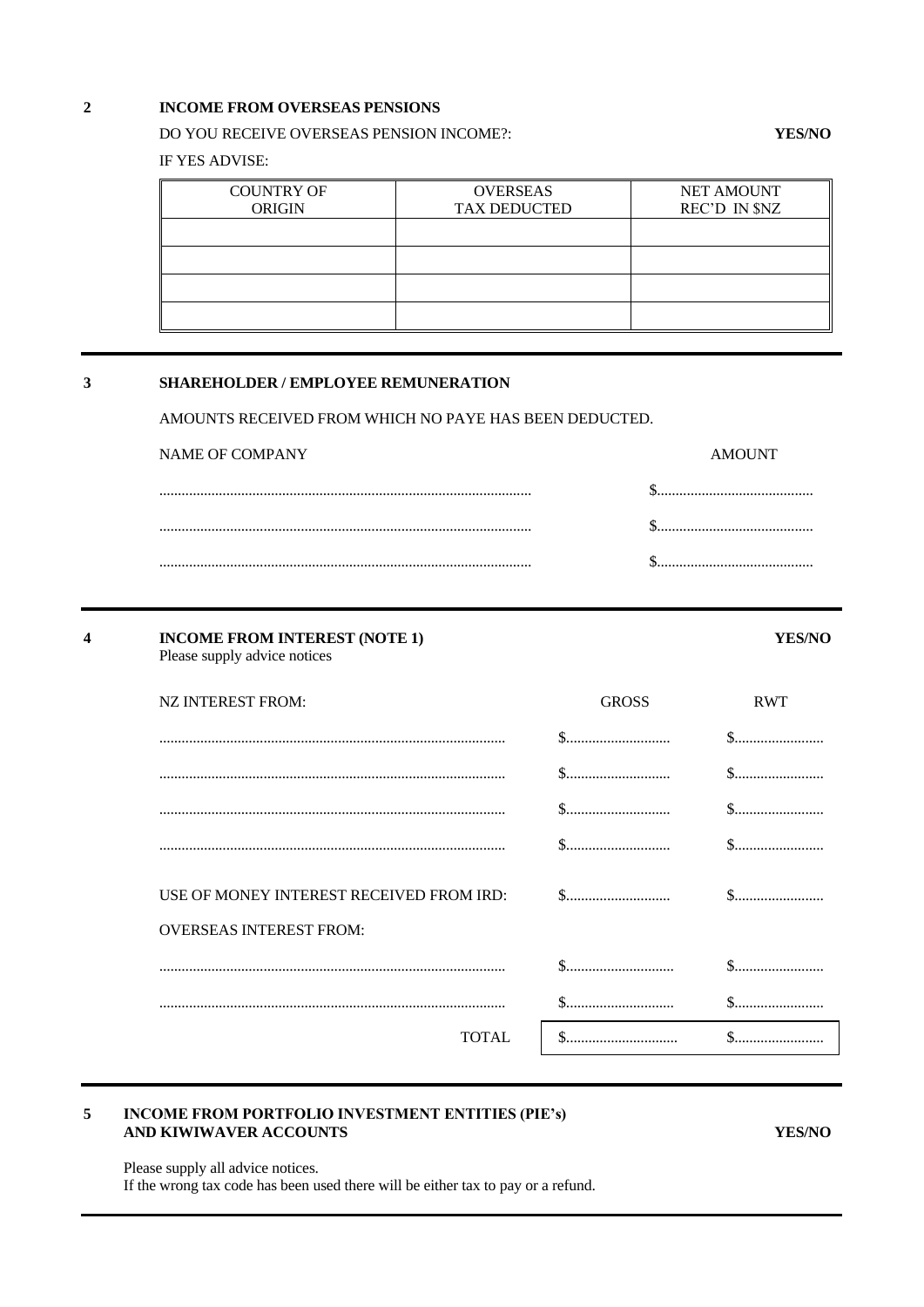## **6 INCOME FROM DIVIDENDS (NOTE 2) YES/NO** Please supply advice notices

|                                 |                                                                                              | IMP            |            |
|---------------------------------|----------------------------------------------------------------------------------------------|----------------|------------|
| NZ DIVIDENDS FROM:              | <b>GROSS</b>                                                                                 | <b>CREDITS</b> | <b>RWT</b> |
|                                 |                                                                                              |                |            |
|                                 |                                                                                              |                |            |
|                                 |                                                                                              |                |            |
|                                 |                                                                                              |                |            |
|                                 | $\$\ldots\ldots\ldots\ldots\ldots\qquad \qquad \$\ldots\ldots\ldots\ldots\ldots\ldots\qquad$ |                |            |
| <b>OVERSEAS DIVIDENDS FROM:</b> |                                                                                              |                |            |
|                                 |                                                                                              |                |            |
|                                 |                                                                                              |                |            |
| <b>TOTAL</b>                    |                                                                                              |                |            |

## **7 INVESTMENTS IN FOREIGN COMPANIES & UNIT TRUSTS YES/NO**

## If you held investments in Foreign Companies and Unit Trusts at the start of the year, 31 March 2021 with a cost price of more than NZ\$50,000 then you will need to provide us with the following information so that we can correctly assess your tax position on these investments.

The Tax Rules have changed in relation to investments held in Foreign Companies & Unit Trusts. So that we can correctly calculate your tax liability, please provide the following on a separate page:

- A list of Investments in Foreign Companies and Unit Trusts at the start of the year, 31 March 2021 giving the cost price in NZ dollars.
- The market value in the Foreign Currency of each investment at:
	- a) 31 March 2021 (if we do not already have from last year)
	- b) 31 March 2022
- Details of investment purchases including the number of shares/units and the foreign currency cost (this includes additions under Dividend Reinvestment Plans).
- Details of investment sales giving number of shares/units sold in foreign currency proceeds after brokerage.
- Details of dividends received in the year including any foreign tax credits.

### **8 INCOME FROM A PARTNERSHIP YES/NO ESTATE OR TRUST**

Please supply advice letters or copies of accounts evidencing income received and tax credits (if any).

| NAME OF PARTNERSHIP, ESTATE IRD NO<br>OR TRUST | (IF KNOWN) | GROSS | IMP<br><b>CREDITS</b> | <b>RWT</b> |
|------------------------------------------------|------------|-------|-----------------------|------------|
|                                                |            |       |                       |            |
|                                                |            |       |                       |            |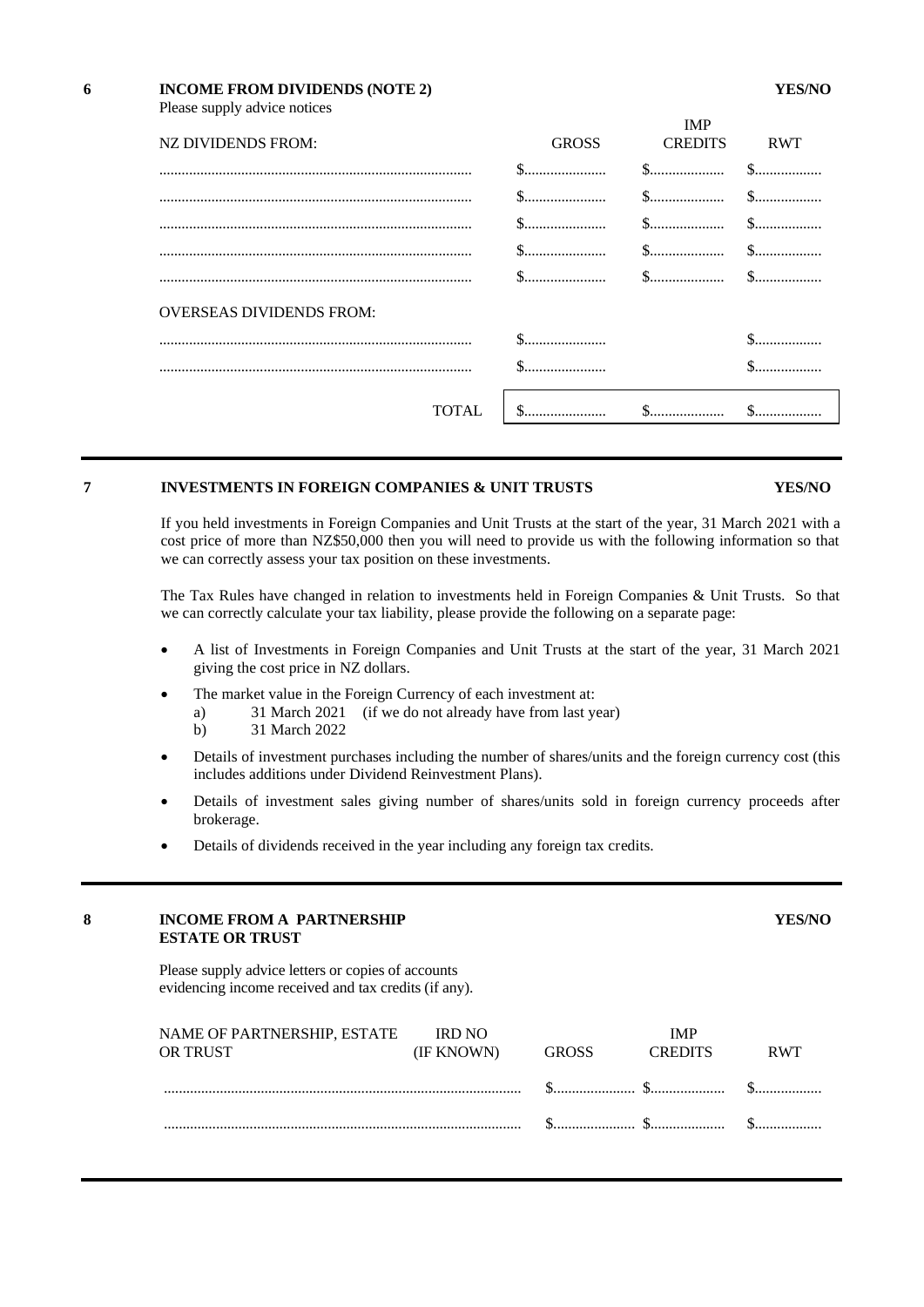#### **9 INCOME FROM RENTS YES/NO**

| (a) Is this the first year receiving rental income from this property: |  | <b>YES/NO</b> |  |
|------------------------------------------------------------------------|--|---------------|--|
|                                                                        |  |               |  |

If NO go to (e)

- (b) Provide a copy of the Sale & Purchase Agreement and all solicitors statements regarding the purchase.
- (c) (i) Provide details of any mortgage borrowed, repayments and interest paid to 30 September 2021 and then to 31 March 2022.
	- (ii) Also include details of any refinancing.
	- (iii) Provide a copy of bank statement showing mortgage owing 31 March 2022.
- (d) If the property is managed by an agent provide copies of monthly statements showing rent collected, commission and other expenses deducted.
- (e) If the property was sold during the year provide a copy of the Sale & Purchase Agreement and all solicitors statements regarding the sale.
- (f) If you have already summarised rents received and expenses paid, please provide details as follows:

| <b>Gross Rents Received</b>                              | <b>COMMERCIAL / RESIDENTIAL</b> | $\mathbb{S}$ |
|----------------------------------------------------------|---------------------------------|--------------|
| <b>Address of Property</b>                               |                                 |              |
| Period of Rental                                         |                                 |              |
| Payments - Insurance                                     | $\mathbb{S}$                    |              |
| - Interest                                               | $\mathbb{S}$                    |              |
| - Rates (including land, water, and<br>Regional Council) |                                 |              |
| - Repairs & Maintenance                                  | $\mathbb{S}$                    |              |
|                                                          |                                 |              |
|                                                          |                                 |              |

- (g) If you have not summarised details of rentals received and expenses paid, please provide records such as:
	- Bank Statements
	- Cash Books
	- Computerised records
	- **Other**
- (h) Accounts Receivable (money owed to you at year end). Please provide details.

| (i) |  | Accounts Payable (money owed by you at year end). Please provide details. |
|-----|--|---------------------------------------------------------------------------|
|     |  |                                                                           |

#### **10 INCOME FROM BUSINESS OR FARMING YES/NO** \$..................

Please complete Business Checklist.

## **11 CAN YOU CLAIM A LOSS FROM A LOOK THROUGH COMPANY (LTC) YES/NO**

Details of any loss incurred including company name. \$.................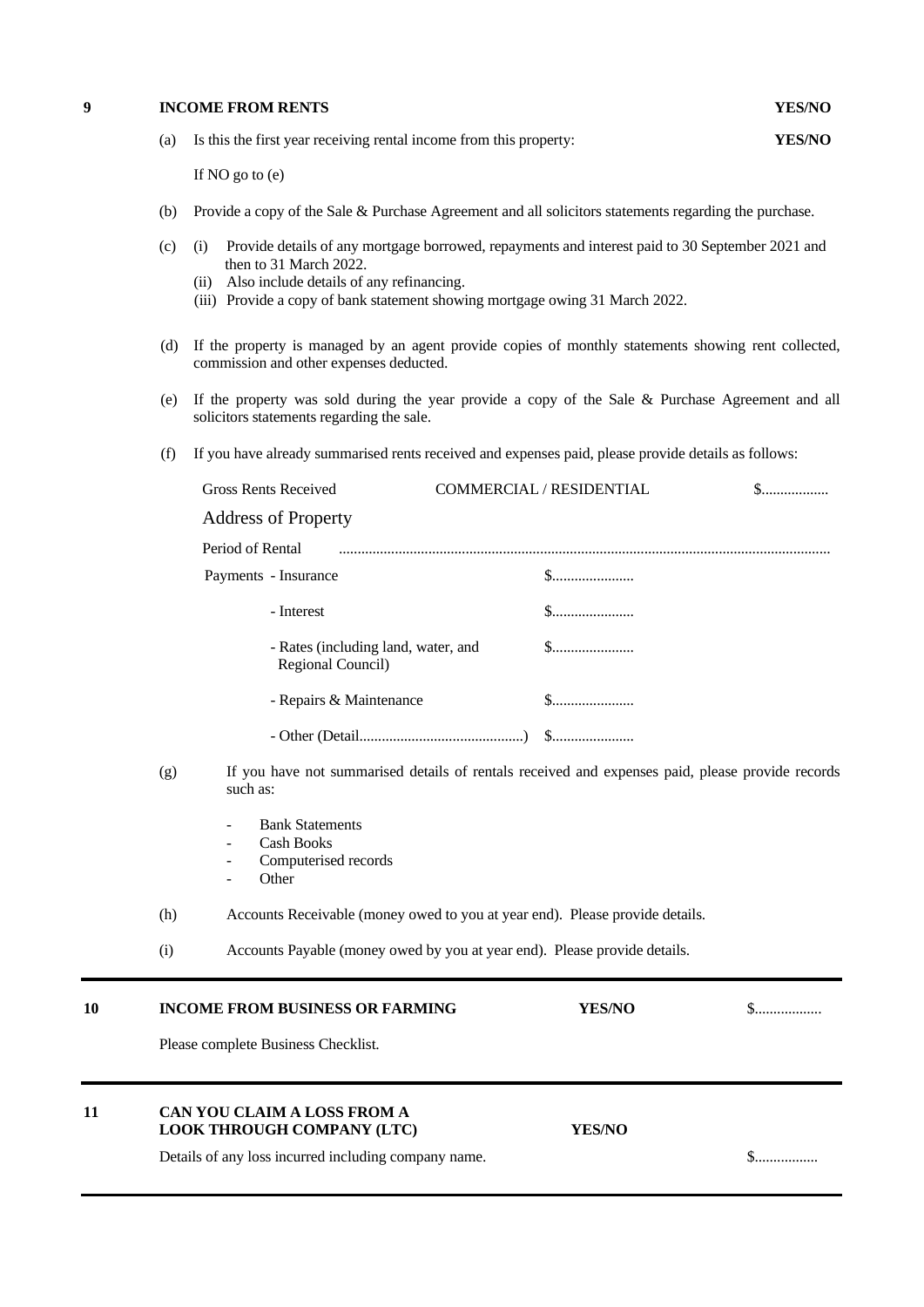#### 12 CAN YOU CLAIM EXPENSES AGAINST WITHHOLDING PAYMENTS

| <b>Return Preparation Fee</b>                 | $\$$         |
|-----------------------------------------------|--------------|
| Use of money interest paid to IRD             | $\$$         |
| Interest paid to finance share purchases      |              |
| <b>ACC</b> Levies                             |              |
| Premiums on loss of earning insurance         |              |
| Commissions on Interest or dividends received |              |
| <b>Other Expenses</b>                         | $\mathbb{S}$ |
|                                               |              |

Apart from Return Preparation costs, Premiums on Loss of Earnings Insurance and Use of Money Interest paid to IRD, no other expenses can be claimed against income earned from employment.

Expenses able to be claimed against Commission Income may be limited.

#### 13 **LOSSES BROUGHT FORWARD**

Activity and Year Loss Brought Forward (if known).

#### $14$ **OTHER INCOME**

Please supply details of:

- $(a)$ Income from any other source eg, cash jobs, tips, bartering etc.
- Income received from transactions entered into with the intention of making a profit ie shares, bonds, fine  $(b)$ metals like gold, gems, crypto currency and other commodities
- If you have loans in an overseas currency, the exchange gain/loss may be taxable. Please provide details  $(c)$

#### 15 REAL ESTATE AND OTHER ASSETS PURCHASED/SOLD

Please attach copies of all legal agreements and solicitors statements for the year.

#### 16 **DISCLOSURES**

| (a) | Have you obtained a private binding ruling from the IRD?                                                                                                                                                                                                          | <b>YES/NO</b> |
|-----|-------------------------------------------------------------------------------------------------------------------------------------------------------------------------------------------------------------------------------------------------------------------|---------------|
| (b) | During the year have you controlled or held more than an ownership<br>interest of 10% in a Foreign Company?                                                                                                                                                       | <b>YES/NO</b> |
| (c) | During the year did you own any shares or units in unit trusts in companies<br>managed outside of New Zealand?                                                                                                                                                    | <b>YES/NO</b> |
|     | If YES, please provide further details including each investment, country of<br>origin, dividend and distribution advices for the year, and if they were sold<br>during the year their original cost and sale prices.                                             |               |
| (d) | During the year did you pay life insurance premiums to an overseas life<br>Insurance company or own a life policy issued by an overseas insurer or<br>Were you a member of an overseas pension or superannuation plan?<br>If YES, please provide further details. | YES/NO        |
| (e) | Have you been party to an agreement for the sale and purchase of property<br>under which settlement will take place more than 93 days after entering<br>into the agreement or to a specified option?                                                              | YES/NO        |